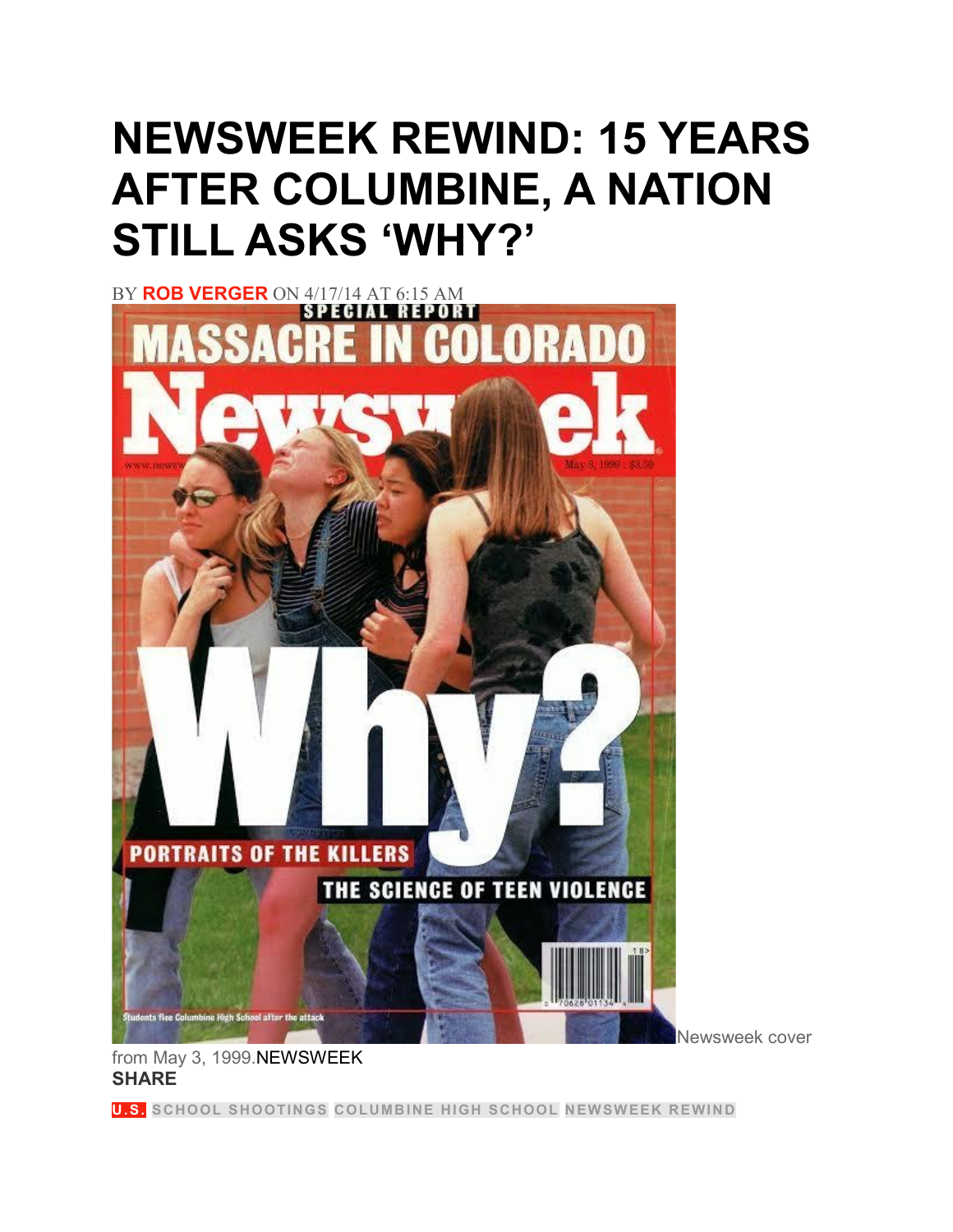This Sunday will mark a dark, bloody anniversary: It's been 15 years since the massacre at Columbine High School in Littleton, Colo., in which Eric Harris, 18, and Dylan Klebold, 17, murdered 12 fellow students and one teacher. Lest they not be forgotten, the victims were, of course, individuals with names and unique qualities. *Newsweek* printed a photo of each of their faces. Cassie Bernall, 17, was a photographer. Steven Curnow, 14, liked *Star Wars*. Dave Sanders, 47, a teacher, said, "Tell my girls I love them" before he died. The sad list goes on. The date of the attack, April 20, was no coincidence. It is Adolph Hitler's birthday, and the two troubled teens were taken with Nazism, reportedly shouting "Sieg Heil" during a bowling class earlier that day. Harris wore a shirt that said "NBK" and Klebold wore a shirt that read "Wrath."

Columbine was not the first school shooting, nor was it the last, but it was nonetheless an event of extreme national trauma. After any tragedy like this one—Sandy Hook Elementary, Virginia Tech—the pressing but ultimately unanswerable question is the simplest: why? This was the question featured on *Newswee*k's May 3, 1999, cover, and it's also the question that the magazine's science writer, Sharon Begley, tackled in the following article. In it, she explores the complex intersections of factors like abuse, biology, culture, environment and childhood, and her nuanced take on such a difficult topic is well worth a read today, a decade and a half later.

## **Why the Young Kill**

## *By Sharon Begley*

THE TEMPTATION, OF COURSE, IS to seize on one cause, one single explanation for Littleton, and West Paducah, and Jonesboro and all the other towns that have acquired iconic status the way "Dallas" or "Munich" did for earlier generations. Surely the cause is having access to guns. Or being a victim of abuse at the hands of parents or peers. Or being immersed in a culture that glorifies violence and revenge. But there isn't one cause. And while that makes stemming the tide of youth violence a lot harder, it also makes it less of an unfathomable mystery. Science has a new understanding of the roots of violence that promises to explain why not every child with access to guns becomes an Eric Harris or a Dylan Klebold, and why not every child who feels ostracized, or who embraces the goth aesthetic, goes on a murderous rampage. The bottom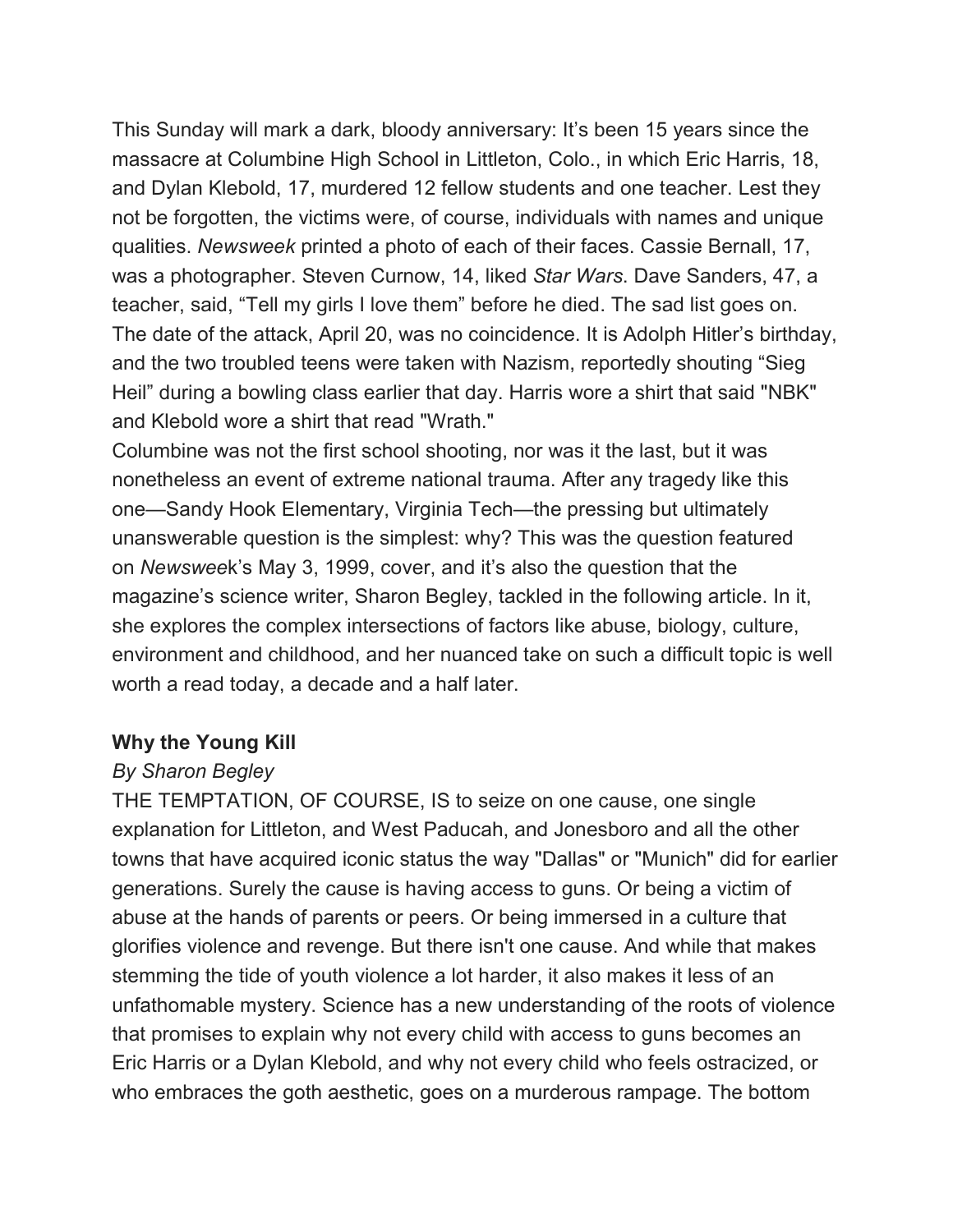line: You need a particular environment imposed on a particular biology to turn a child into a killer.

It should be said right off that attempts to trace violence to biology have long been tainted by racism, eugenics and plain old poor science. The turbulence of the 1960s led some physicians to advocate psychosurgery to "treat those people with low violence thresholds," as one 1967 letter to a medical journal put it. In other words, lobotomize the civil rights and antiwar protesters. And if crimes are disproportionately committed by some ethnic groups, then finding genes or other traits common to that group risks tarring millions of innocent people. At the other end of the political spectrum, many conservatives view biological theories of violence as the mother of all insanity defenses, with biology not merely an explanation but an excuse. The conclusions emerging from interdisciplinary research in neuroscience and psychology, however, are not so simple-minded as to argue that violence is in the genes, or murder in the folds of the brain's frontal lobes. Instead, the picture is more nuanced, based as it is on the discovery that experience rewires the brain. The dawning realization of the constant back-andforth between nature and nurture has resurrected the search for the biological roots of violence.

Early experiences seem to be especially powerful: A child's brain is more malleable than that of an adult. The dark side of the zero-to-3 movement, which emphasizes the huge potential for learning during this period, is that the young brain also is extra vulnerable to hurt in the first years of life. A child who suffers repeated "hits" of stress—abuse, neglect, terror—experiences physical changes in his brain, Dr. Bruce Perry of the Baylor College of Medicine says. The incessant flood of stress chemicals tends to reset the brain's system of fight-orflight hormones, putting them on hair-trigger alert. The result is the kid who shows impulsive aggression, the kid who pops the classmate who disses him. For the outcast, hostile confrontations—not necessarily an elbow to the stomach at recess, but merely kids vacating en masse when he sits down in the cafeteria—can increase the level of stress hormones in his brain. And that can have dangerous consequences. "The early environment programs the nervous system to make an individual more or less reactive to stress," says biologist Michael Meaney of McGill University. "If parental care is inadequate or unsupportive, the [brain] may decide that the world stinks—and it better be ready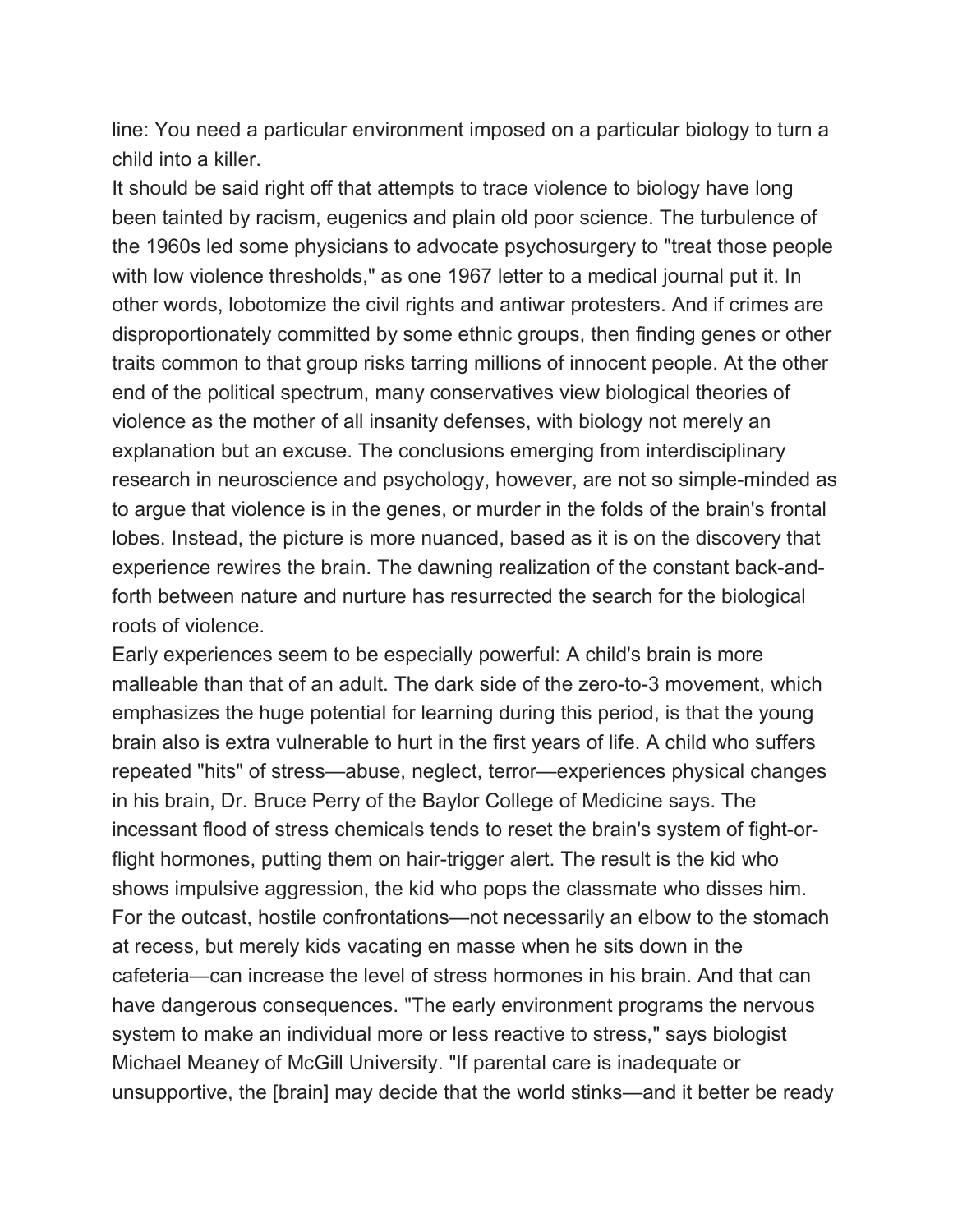to meet the challenge." This, then, is how having an abusive parent raises the risk of youth violence: it can change a child's brain. Forever after, influences like the mean-spiritedness that schools condone or the humiliation that's standard fare in adolescence pummel the mind of the child whose brain has been made excruciatingly vulnerable to them.

In other children, constant exposure to pain and violence can make their brain's system of stress hormones unresponsive, like a keypad that has been pushed so often it just stops working. These are the kids with antisocial personalities. They typically have low heart rates and impaired emotional sensitivity. Their signature is a lack of empathy, and their sensitivity to the world around them is practically nonexistent. Often they abuse animals: Kip Kinkel, the 15-year-old who killed his parents and shot 24 schoolmates last May, had a history of this; Luke Woodham, who killed three schoolmates and wounded seven at his high school in Pearl, Miss., in 1997, had previously beaten his dog with a club, wrapped it in a bag and set it on fire. These are also the adolescents who do not respond to punishment: nothing hurts. Their ability to feel, to react, has died, and so has their conscience. Hostile, impulsive aggressors usually feel sorry afterward. Antisocial aggressors don't feel at all. Paradoxically, though, they often have a keen sense of injustices aimed at themselves.

Inept parenting encompasses more than outright abuse, however. Parents who are withdrawn and remote, neglectful and passive, are at risk of shaping a child who (absent a compensating source of love and attention) shuts down emotionally. It's important to be clear about this: inadequate parenting short of Dickensian neglect generally has little ill effect on most children. But to a vulnerable baby, the result of neglect can be tragic. Perry finds that neglect impairs the development of the brain's cortex, which controls feelings of belonging and attachment. "When there are experiences in early life that result in an underdeveloped capacity [to form relationships]," says Perry, "kids have a hard time empathizing with people. They tend to be relatively passive and perceive themselves to be stomped on by the outside world."

These neglected kids are the ones who desperately seek a script, an ideology that fits their sense of being humiliated and ostracized. Today's pop culture offers all too many dangerous ones, from the music of Rammstein to the game of *Doom*. Historically, most of those scripts have featured males. That may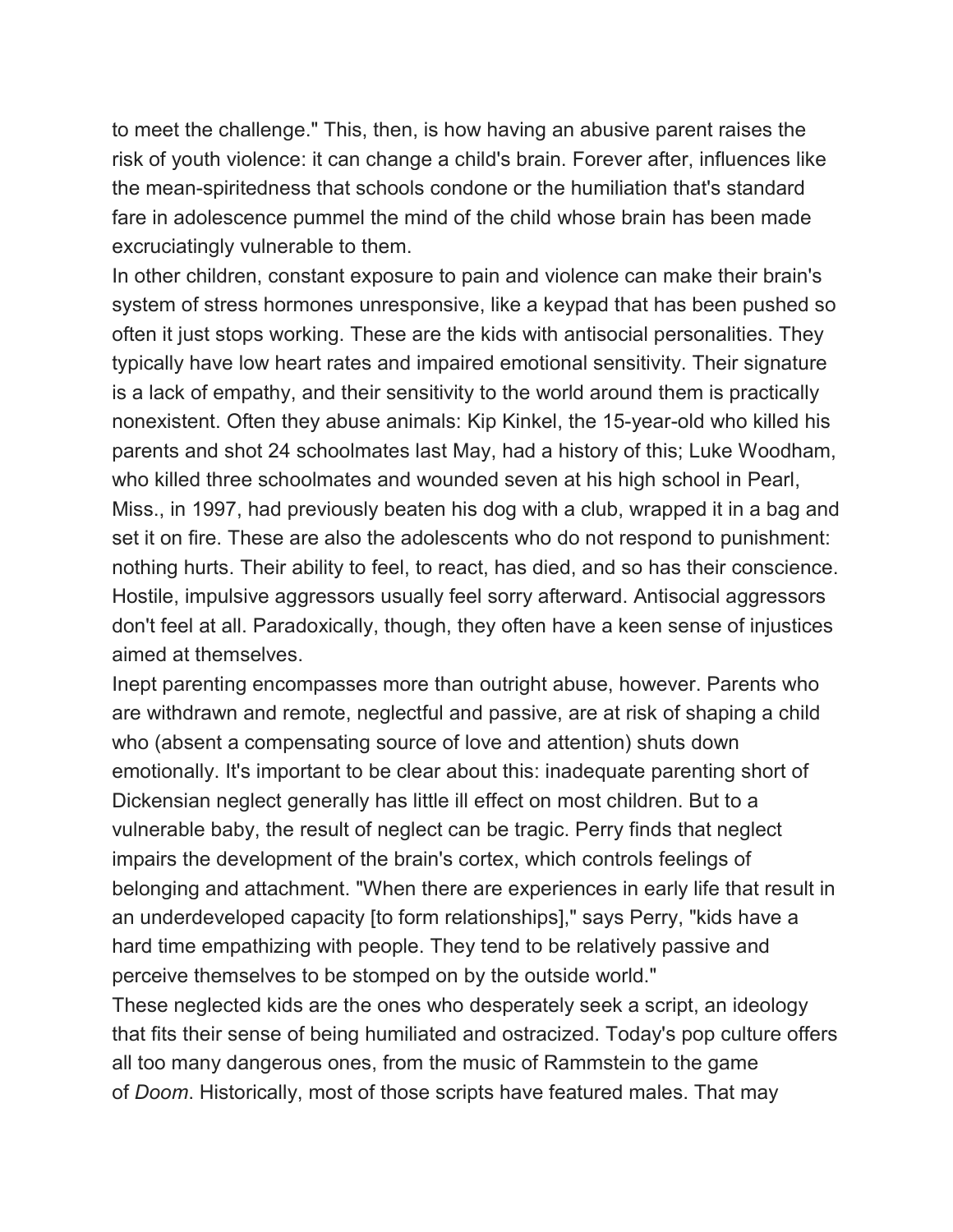explain, at least in part, why the murderers are Andrews and Dylans rather than Ashleys and Kaitlins, suggests Deborah Prothrow-Smith of the Harvard School of Public Health. "But girls are now 25 percent of the adolescents arrested for violent crime," she notes. "This follows the media portrayal of girl superheroes beating people up," from Power Rangers to Xena. Another reason that the schoolyard murderers are boys is that girls tend to internalize ostracism and shame rather than turning it into anger. And just as girls could be the next wave of killers, so could even younger children. "Increasingly, we're seeing the highrisk population for lethal violence as being the 10- to 14-year olds," says Richard Lieberman, a school psychologist in Los Angeles. "Developmentally, their concept of death is still magical. They still think it's temporary, like little Kenny in *South Park*." Of course, there are loads of empty, emotionally unattached girls and boys. The large majority won't become violent. "But if they're in a violent environment," says Perry, "they're more likely to."

There seems to be a genetic component to the vulnerability that can turn into antisocial-personality disorder. It is only a tiny bend in the twig, but depending on how the child grows up, the bend will be exaggerated or straightened out. Such aspects of temperament as "irritability, impulsivity, hyperactivity and a low sensitivity to emotions in others are all biologically based," says psychologist James Garbarino of Cornell University, author of the upcoming book *Lost Boys: Why Our Sons Turn Violent and How We Can Save Them*. A baby who is unreactive to hugs and smiles can be left to go her natural, antisocial way if frustrated parents become exasperated, withdrawn, neglectful or enraged. Or that child can be pushed back toward the land of the feeling by parents who never give up trying to engage and stimulate and form a loving bond with her. The different responses of parents produce different brains, and thus behaviors. "Behavior is the result of a dialogue between your brain and your experiences," concludes Debra Niehoff, author of the recent book *The Biology of Violence*. "Although people are born with some biological givens, the brain has many blank pages. From the first moments of childhood the brain acts as a historian, recording our experiences in the language of neurochemistry."

There are some out-and-out brain pathologies that lead to violence. Lesions of the frontal lobe can induce apathy and distort both judgment and emotion. In the brain scans he has done in his Fairfield, Calif., clinic of 50 murderers, psychiatrist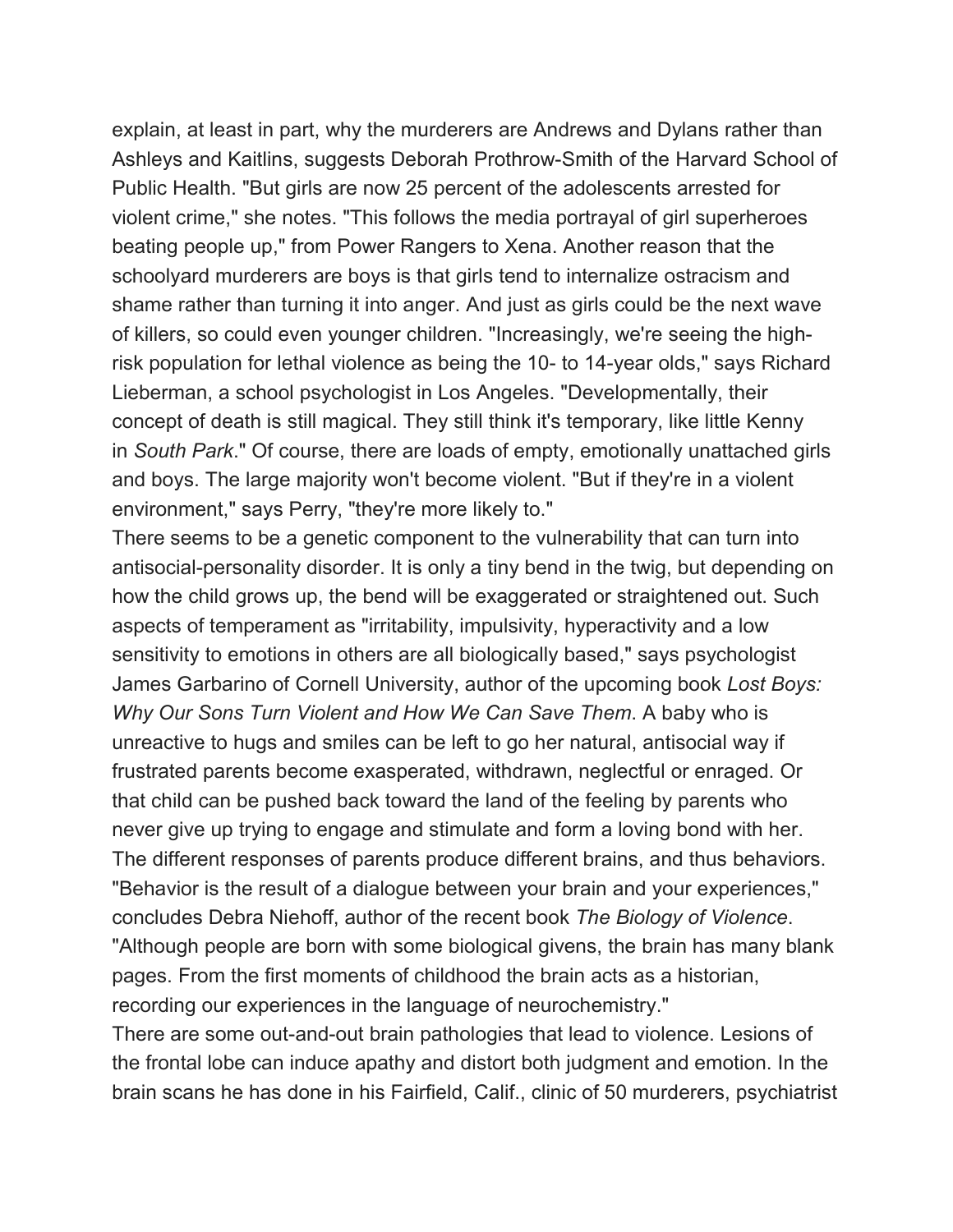Daniel Amen finds several shared patterns. The structure called the cingulate gyrus, curving through the center of the brain, is hyperactive in murderers. The CG acts like the brain's transmission, shifting from one thought to another. When it is impaired, people get stuck on one thought. Also, the prefrontal cortex, which seems to act as the brain's supervisor, is sluggish in the 50 murderers. "If you have violent thoughts that you're stuck on and no supervisor, that's a prescription for trouble," says Amen, author of *Change Your Brain/Change Your Life*. The sort of damage he finds can result from head trauma as well as exposure to toxic substances like alcohol during gestation.

Children who kill are not, with very few exceptions, amoral. But their morality is aberrant. "I killed because people like me are mistreated every day," said pudgy, bespectacled Luke Woodham, who murdered three students. "My whole life I felt outcasted, alone." So do a lot of adolescents. The difference is that at least some of the recent school killers felt emotionally or physically abandoned by those who should love them. Andrew Golden, who was 11 when he and Mitchell Johnson, 13, went on their killing spree in Jonesboro, Ark., was raised mainly by his grandparents while his parents worked. Mitchell mourned the loss of his father to divorce.

Unless they have another source of unconditional love, such boys fail to develop, or lose, the neural circuits that control the capacity to feel and to form healthy relationships. That makes them hypersensitive to perceived injustice. A sense of injustice is often accompanied by a feeling of abject powerlessness. An adult can often see his way to restoring a sense of self-worth, says psychiatrist James Gilligan of Harvard Medical School, through success in work or love. A child usually lacks the emotional skills to do that. As one killer told Garbarino's colleague, "I'd rather be wanted for murder than not wanted at all."

THAT THE LITTLETON MASSACRE ended in suicide may not be a coincidence. As Michael Carneal was wrestled to the ground after killing three fellow students in Paducah in 1997, he cried out, "Kill me now!" Kip Kinkel pleaded with the schoolmates who stopped him, "Shoot me!" With suicide "you get immortality," says Michael Flynn of the John Jay College of Criminal Justice. "That is a great feeling of power for an adolescent who has no sense that he matters."